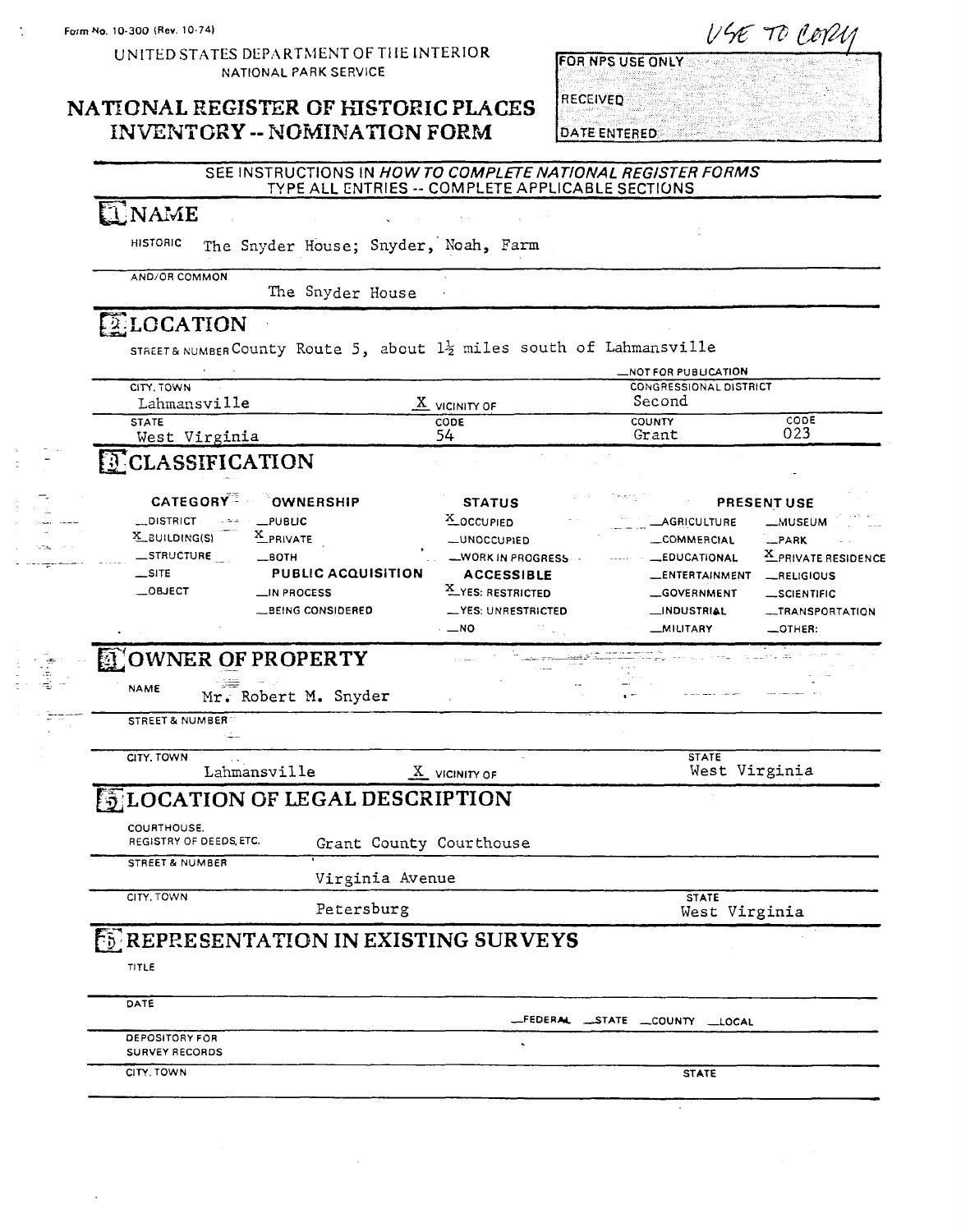### *DESCRIPTION*

|                     | <b>CONDITION</b>  | <b>CHECK ONE</b> | <b>CHECK ONE</b>           |       |
|---------------------|-------------------|------------------|----------------------------|-------|
| $\_$ EXCELLENT      | _DETERIORATED     | _UNALTERED       | <sup>X</sup> ORIGINAL SITE |       |
| $X$ <sub>GOOD</sub> | <b>RUINS</b>      | $X$ ALTERED      | _MOVED                     | DATE_ |
| $-FAIR$             | <b>LUNEXPOSED</b> |                  |                            |       |

DESCRIBE THE PRESENT AND OFilGINAL **(IF** KNOWN) PHYSICAL APPEARANCE

The Snyder House near Lahmansville, Grant County, West Virginia, is really three distinct log units tied together under a weatherboarded exterior and metal roof. Only one section was erected on the property, the others having been transported from nearby locations. Along with several old outbuildings, they £om the nucleus of what has been the Snyder farm for more than one hundred years.

The house originally on the site was a four-room log structure built by one Lemuel Vance about 1853. Noah Snyder, the present owner's grandfather, purchased the property in 1856 and soon began to assemble and build the additions and dependencies needed to house a growing family and serve a broadening farming operation. The original structure had two rooms on each floor with a stick and clay chimney which housed fireplaces on both levels on the south elevation. Doors and windows were probably placed similarly to those on today's unit which has a central door with one window to each side on the west and a central door and one window to the south side of the east elevation. Window placement is repeated on the second floor. e<br>Salaman

**A** two-room log house known as the Cooplinger section probably was moved to the property and added to the original unit after the Civil War. Since it was a dwelling before being placed on the Snyder plot, it is believed that it may have been erected prior to 1860. This structure is slightly lower than the main house as is evidenced by the step down on the interior between the second floors of the two units. There is a brick chimney on the north side of this house, and it has fireplaces on each level. Both floors have one window on the east side, and there is one window on the first floor of the north elevation.

The third section is a one-story-plus-loft log kitchen now attached as an ell. It was probably built between 1800 and 1815, as the deed for the property it stood on is dated 1799 and a substantial increase in taxes during the period indicated a great growth in value. There is a brick chimney on the west gable with a large fireplace used for cooking.

Sometime around  $1870$  the three separate units were joined together to form a single, "L"-shaped house, all weatherboarded and under a metal roof. Since that day, only minor changes have been made in the structure. By the time of this joining, the original unit had a stone chimney on its south gable and the second-story fireplace had been plugged. **A** small transitional section was placed between the portion built on the site and the Cooplinger house and between the latter and the kitchen. Windows were added to these transitional parts, and doors were placed between units. The kitchen remained separate in the sense that one had to enter it from the outside.

For convenience, electrical and plumbing features have been added and an enclosure placed on the porch so as to completely tie the kitchen with the other units, allowing entrance and exit without having to go outside. The porch in the interior of the ell and the brick chimneys on the north and west gables were rebuilt within the past two years, and the upper portion of the stone chimney on the south has been repaired with brick. Several windows have been changed slightly in size or raised in height over the pears, but the general fabric of the house remains intact. Some of the clapboards on the exterior have been removed to expose the whitexashed pine logs, and it is planned to expose more in the future to allow for repair of the chinking and to enhance the appearance of the exterior.

**An** old log milkhouse once stood to the northwest of the kitchen section, but it was replaced in the 1920s by an attached frame shed in the same location. **A** small cinder block furnace house has been placed on the north side of the Cooplinger section in recenr years. Other than these minor alterations to size and condition, only movement of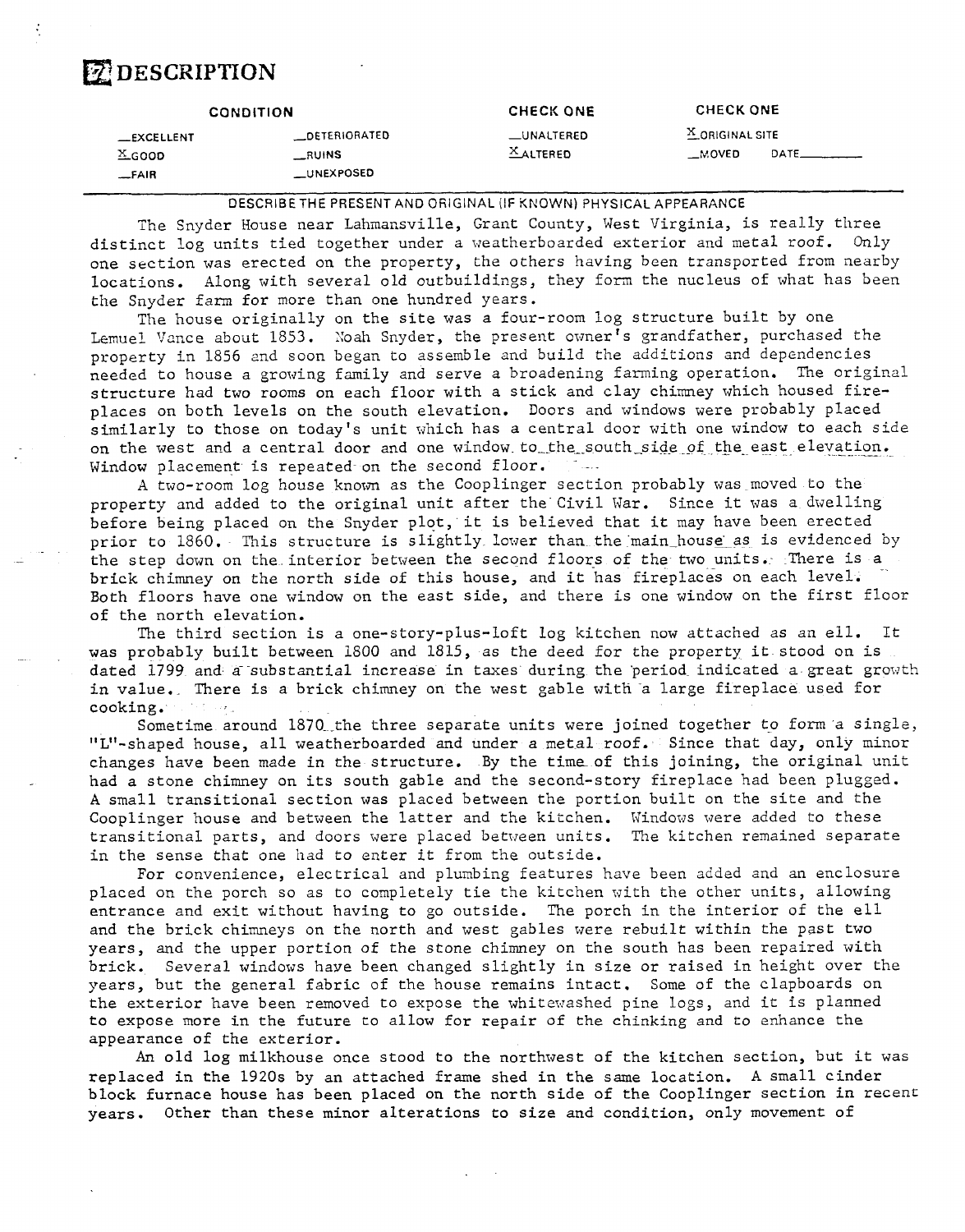# **EX SIGNIFICANCE**

| PERIOD          |                                | AREAS OF SIGNIFICANCE -- CHECK AND JUSTIFY BELOW |                        |                      |
|-----------------|--------------------------------|--------------------------------------------------|------------------------|----------------------|
| -PREHISTORIC    | <b>LARCHEOLOGY-PREHISTORIC</b> | LOMMUNITY PLANNING                               | LANDSCAPE ARCHITECTURE | $-RELIGION$          |
| $-1400-1499$    | _ARCHEOLOGY-HISTORIC           | <b>LCONSERVATION</b>                             | $-LAW$                 | _SCIENCE             |
| $-1500-1599$    | _AGRICULTURE                   | ECONOMICS                                        | LITERATURE             | $\_$ SCULPTURE       |
| $-1600-1699$    | <b>XARCHITECTURE</b>           | $\equiv$ EDUCATION                               | <b>X_MILITARY</b>      | _SOCIAL/HUMANITARIAN |
| $-1700-1799$    | ART                            | <b>LENGINEERING</b>                              | <b>_MUSIC</b>          | __THEATER            |
| $X_{1800.1899}$ | $X$ COMMERCE                   | _EXPLORATION/SETTLEMENT                          | $R$ PHILOSOPHY         | X_TRANSPORTATION     |
| $-1900-$        | COMMUNICATIONS                 | __INDUSTRY                                       | _POLITICS/GOVERNMENT   | _OTHER (SPECIFY)     |
|                 |                                | $\Box$ INVENTION                                 |                        |                      |
|                 |                                |                                                  |                        |                      |
|                 |                                |                                                  |                        |                      |

-.

SPECIFIC DATES c. 1870 BUILDER/ARCHITECT

#### STATEMENT **OF** SIGNIFICANCE

The Snyder House as viewed today is an example of how a small log home used as the first dwelling of a farmer in a newly developing area evolved into a fairly large house as the family grew and prospered in its operations. Nade up of three individual units, the structure is unique in its use of previously inhabited log houses as additions to the log section actually erected on the site. The Snyder family was one of Union sympathy in an area of Southern attachment during the Civil War, and this caused hardship as livestock and supplies were stolen and Noah, the patriarch, taken to prison at Winchester, Virginia. It was after these episodes that he joined the three houses together as one along the old road which led from Petersburg to the railhead at Keyser. Being the most direct route, traffic was always fairly heavy, and the Snyder farm became a stopping place for overnight stay or a meal. From shortly after the Civil War until about 1910 when the railroad reached Petersburg, the family even operated a tollgate on the road in order to collect funds for maintenance.

**A** four-room log house was built on the property about 1853 by Lemuel Vance, but the Snyder association commenced in 1856 when Noah purchased the land and started his farming operation. Before he could fairly begin, however, the Civil War broke out -and the family felt the burden of Northern backing in an area of Southern bent. As remembered by the Snyders, it was about 1862 when Confederate soldiers or sympathizers took all of the livestock and available food and removed Noah from-a sick bed-for transportation to a prison at Winchester, Virginia. His wife, Susan, later rode seventy miles to see her husband, take him food and attempt to retrieve their oxen. She miles to see her husband, take him food and attempt to retrieve their oxen. apparently obtained papers entitling her to the animals if she could identify them, and the story is that she approached some cattle near Winchester and called "come Buck, come Berry," and the oxen came to her.

Noah was released, and after the war he began adding to the four-room house. In the late 1860s he had two other log dwellings transported from nearby locations and then joined the three to form an "L"-shaped house with six rooms plus kitchen and its associated loft. All units were constructed of sturdy pine, but their exterior was covered with weatherboarding placed to give the appearance of one large structure. individual units were typical of log houses of their day, each having its stout exterior chimney with fireplaces and small-paned windows. Together with the several log outbuildings, the "new" house made the Snyder farm a substantial operation, and at one time there were over 1000 acres of land in their hands.

Movement of goods and people increased as the once sparsely populated section began providing more trade items and livestock. **The** road system improved too, and a railhead on the Potomac River at Keyser some forty miles north produced an incentive to use the road from Petersburg which passed in front of the Snyder home. Those who made the journey would often stop here and have a meal, water their stock at the fine spring or spread out on the rolling hills and pass a night. The need for maintenance of the much-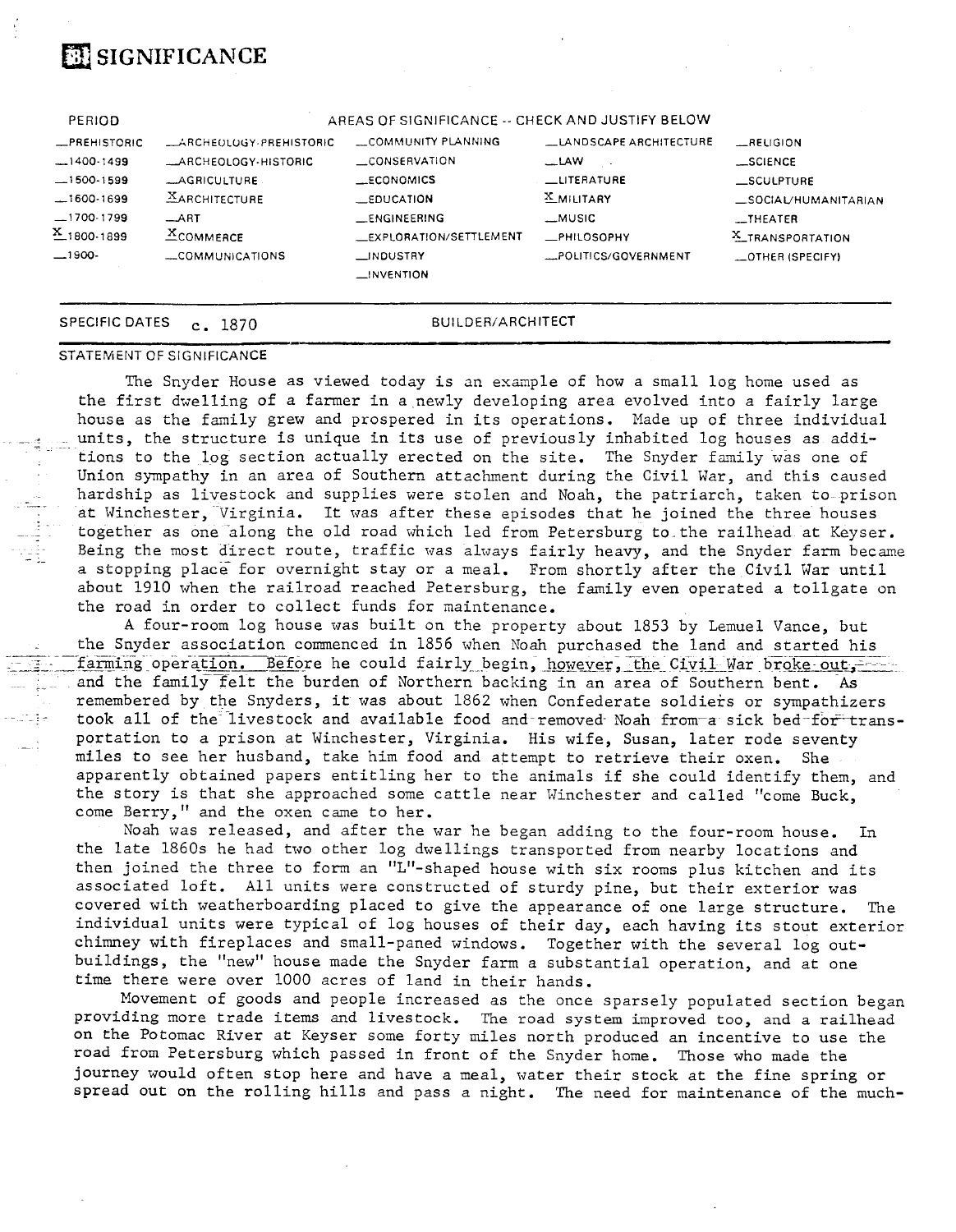FOR NPS USE ONLY

**RECEIVED** 

**DATE ENTERED** 

#### **NATIONAL REGISTER OF HISTORIC PLACES INVENTORY -- NOMINATION FORM**

#### 7. DESCRIPTION (continued)

partitions and slight changes in the stairs on the interior have been made. The original log section now has only one room on the first floor, but it is divided into several areas and can easily be partitioned again as needed. Included among old outbuildings still on the property are a wagon shed, storage cellar with granary above, log stable and smokehouse.

**CONTINUATION SHEET THEM NUMBER PAGE ONE** 

#### 8. SIGNIFICANCE (continued).

traveled road even led to the placing of a tollgate nearby which the Snyders operated until about 1910 when a new rail line to Petersburg was opened.

Noah's son, Xoah Webster (father of the present owner), also served the community for a number of years after 1900 as notary public and justice of the-peace. Regardless of these additional activities, though, farming has always been the primary function. of the Snyder place, and the family still owns many adjoining acres in this area.

9. MAJOR BIBLIOGRAPHICAL REFERENCES (continued)

West Virginia Antiquities Commission, Old- Nountainlair, Nest. Virginia University, Morgantown, West Virginia. All May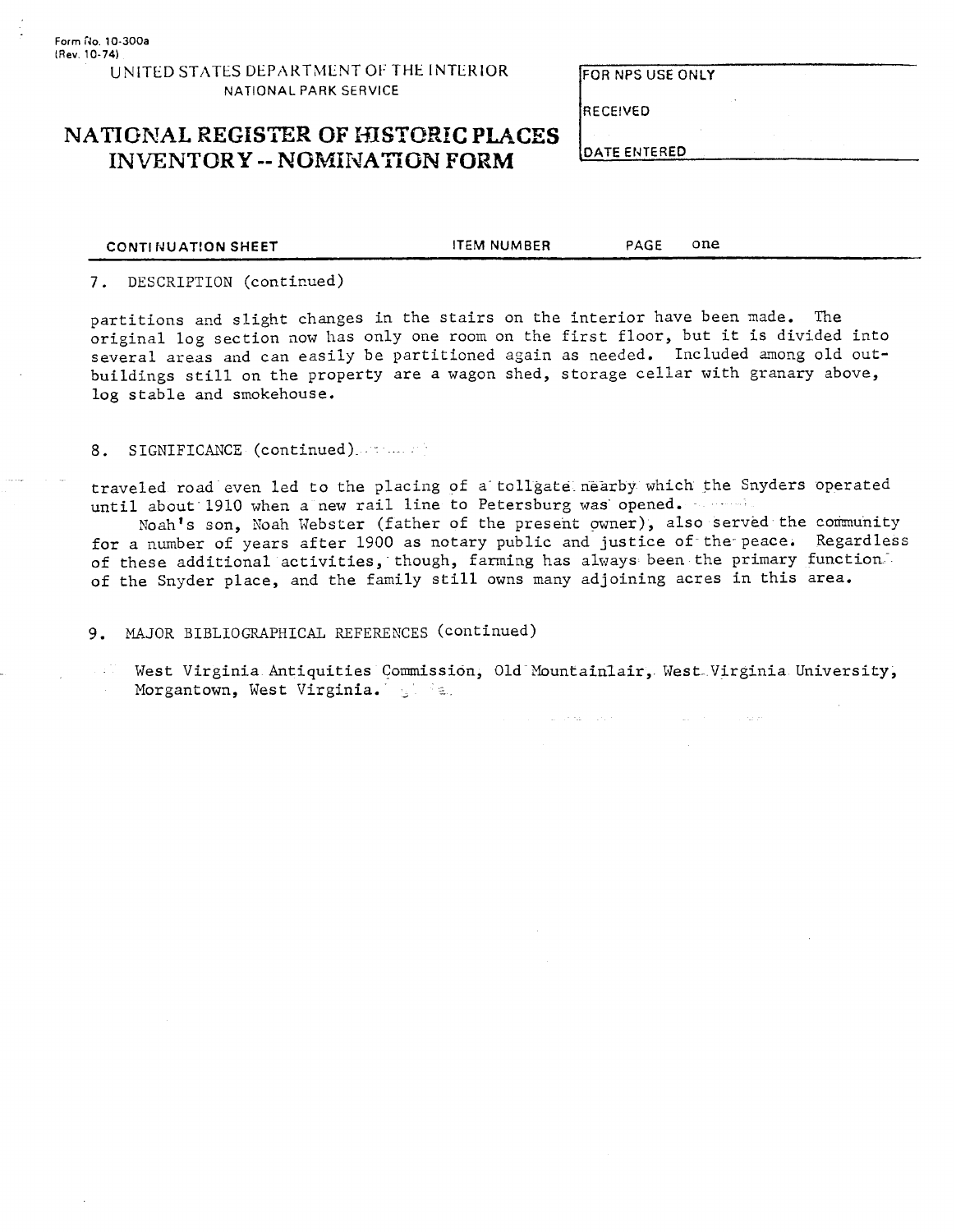#### **MAJOR BIBLIOGRAPHICAL REFERENCES**

Interview, Robert M. Snyder with James E. Harding, Research Analyst, West Virginia Antiquities Commission, April 4, 1975. Information on file with the West Virginia Antiquities Commission, Old Mountainlair, West Virginia University, Morgantown, West Virginia.

Judy, E.L. History of Grant and Hardy Counties, West Virginia. Charleston, W.Va.: Charleston Printing Co., 1951. (p. 10)<br>r<u>. Robert M. to Maurice Brooks, May 19, 1973. Information on file with the</u>

|  |  |  |  | Snyder, Robert M. to Maurice Brooks, May 19, 1973, Information on file with the |  |  |
|--|--|--|--|---------------------------------------------------------------------------------|--|--|
|  |  |  |  |                                                                                 |  |  |

#### **I GEOGRAPHICAL DATA**

**ACREAGE OF NOMINATED PROPERTY UTM REFERENCES** 

| ZONE<br><b>EASTING</b><br><b>NORTHING</b> | <b>EASTING</b><br>ZONE<br><b>NORTHING</b><br>DI |
|-------------------------------------------|-------------------------------------------------|
| VERBAL BOUNDARY DESCRIPTION               | $\sim$ $\sim$ $\sim$                            |

| <b>STATE</b>                                                    | <b>CODE</b>                                                      | <b>COUNTY</b> | CODE                                                                                                                            |
|-----------------------------------------------------------------|------------------------------------------------------------------|---------------|---------------------------------------------------------------------------------------------------------------------------------|
| <b>STATE</b>                                                    | CODE                                                             | <b>COUNTY</b> | CODE                                                                                                                            |
| <b>EIFORM PREPARED BY</b>                                       |                                                                  |               |                                                                                                                                 |
| <b>NAME/TITLE</b>                                               |                                                                  |               |                                                                                                                                 |
| James E. Harding, Research Analyst                              |                                                                  |               |                                                                                                                                 |
| <b>ORGANIZATION</b>                                             |                                                                  |               | DATE                                                                                                                            |
| West Virginia Antiquities Commission                            |                                                                  |               | April 17, 1975                                                                                                                  |
| <b>STREET &amp; NUMBER</b>                                      |                                                                  |               | <b>TELEPHONE</b>                                                                                                                |
| Old Mountainlair, West Virginia University                      |                                                                  |               | 292-1527<br>(304)                                                                                                               |
| CITY OR TOWN                                                    |                                                                  |               | <b>STATE</b>                                                                                                                    |
| Morgantown                                                      |                                                                  |               | West Virginia                                                                                                                   |
| <b>IZSTATE HISTORIC PRESERVATION OFFICER CERTIFICATION</b>      |                                                                  |               |                                                                                                                                 |
|                                                                 | THE EVALUATED SIGNIFICANCE OF THIS PROPERTY WITHIN THE STATE IS: |               |                                                                                                                                 |
|                                                                 |                                                                  | STATE _____   | LOCAL                                                                                                                           |
| NATIONAL                                                        |                                                                  |               |                                                                                                                                 |
|                                                                 |                                                                  |               |                                                                                                                                 |
|                                                                 |                                                                  |               | As the designated State Historic Preservation Officer for the National Historic Preservation Act of 1966 (Public Law 89-665), I |
| criteria and procedures set forth by the National Hark Service. |                                                                  |               | hereby nominate this property for inclusion in the Mational Register and certify that it has been evaluated according to the    |
|                                                                 |                                                                  |               |                                                                                                                                 |
| FEDERAL REPRESENTATIVE SIGNATURE                                |                                                                  |               |                                                                                                                                 |
| TITLE West Virginia State Historic Preservation Officer         |                                                                  |               | <b>DATE</b><br>May 12, 1975                                                                                                     |

DATE

DATE

**DIRECTOR, OFFICE OF ARCHEOLOGY AND HISTORIC PRESERVATION** 

ATTEST: A PARTICULAR COMPANY AND RESERVE

**KEEPER OF THE NATIONAL REGISTER**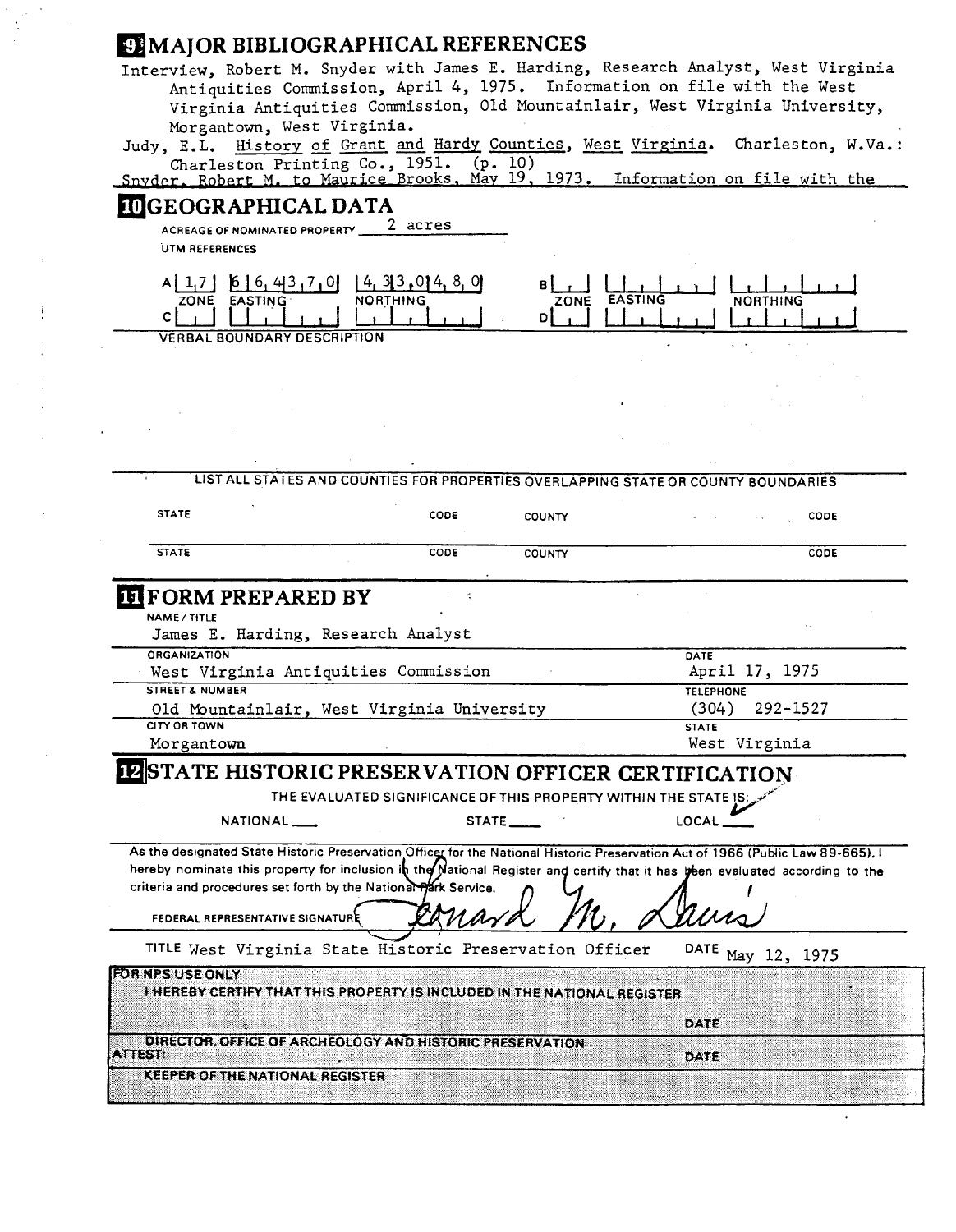

(Rev. 10-74)

UNITED STATES DEPARTMENT OF THE INTERIOR NATIONAL PARK SERVICE

| FOR NPS USE ONLY |         |  |  |  |
|------------------|---------|--|--|--|
|                  |         |  |  |  |
|                  |         |  |  |  |
| IRECEIVED        |         |  |  |  |
|                  |         |  |  |  |
|                  |         |  |  |  |
|                  |         |  |  |  |
| DΑ               | IE ENTE |  |  |  |

#### **NATIONAL REGISTER OF HISTORIC PLACES PROPERTY MAP FORM**

SEE INSTRUCTIONS IN **HOW TO COMPLETE NATIONAL REGISTER FORMS**  TYPE ALL ENTRIES -- ENCLOSE WITH MAP

## *M* NAME

HISTORIC The Snyder House; Snyder, Noah, Farm<br>AND/OR COMMON

The Snyder House

|                            | The Snyder House                                      |                      |                 |                               |
|----------------------------|-------------------------------------------------------|----------------------|-----------------|-------------------------------|
| <b>2</b> LOCATION          |                                                       |                      |                 |                               |
| CITY, TOWN<br>Lahmansville |                                                       | X VICINITY OF        | COUNTY<br>Grant | <b>STATE</b><br>West Virginia |
|                            | <b>B</b> MAP REFERENCE                                |                      |                 |                               |
| <b>SOURCE</b>              | U.S. Geological Survey<br>Rig, W.Va., 7.5' Quadrangle |                      |                 |                               |
| <b>SCALE</b>               | 1:24000                                               | <sub>DATE</sub> 1967 |                 |                               |